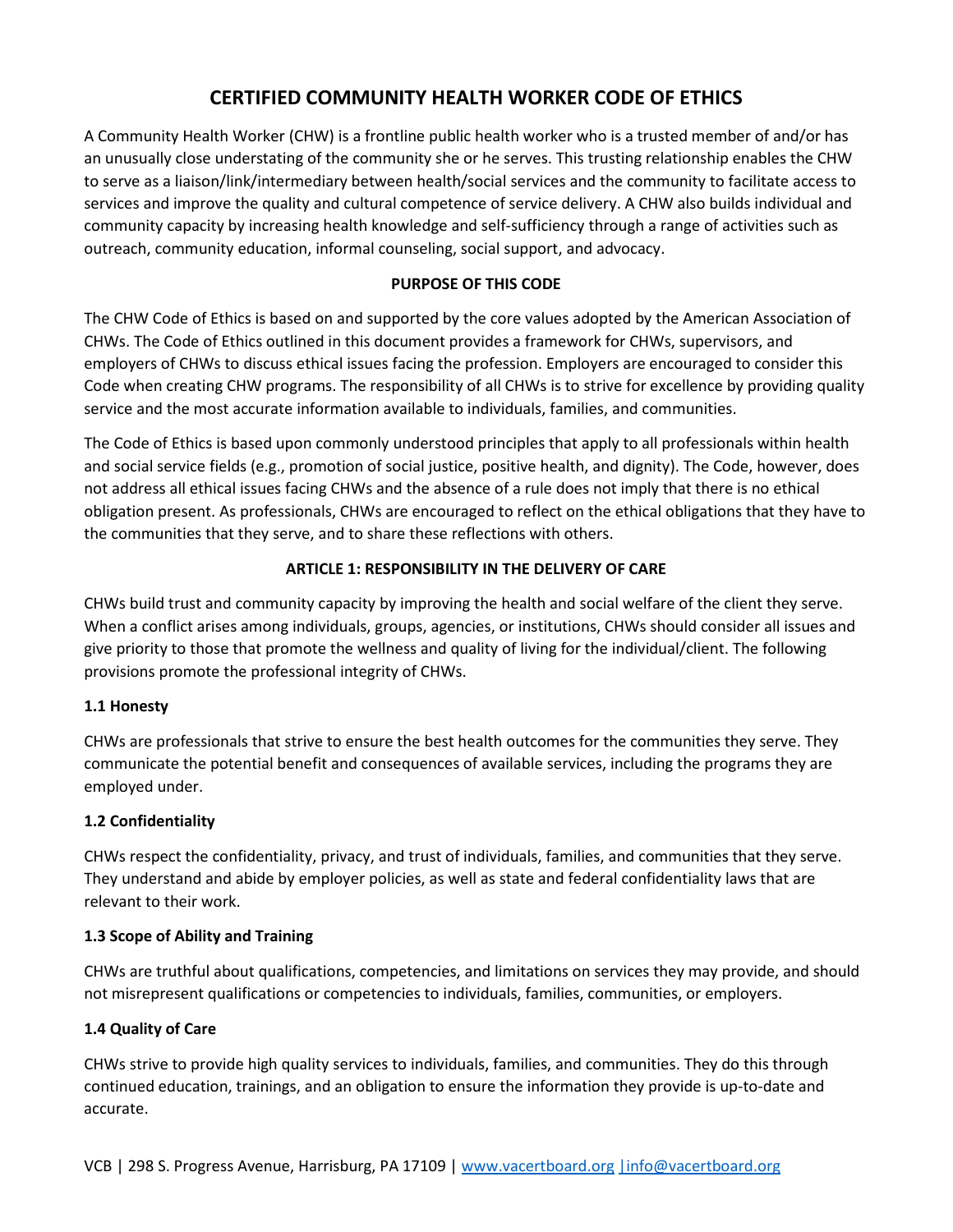### **1.5 Referral of Appropriate Services**

CHWs acknowledge when client issues are outside of their scope of practice and refer clients to the appropriate health, wellness, or social support services when necessary.

#### **1.6 Legal Obligations**

CHWs have an obligation to report actual or potential harm to individuals within the communities they serve to the appropriate authorities. CHWs have a responsibility to follow requirements set by states, the federal government, and/or their employing organizations. Responsibility of the larger society or specific legal obligations may supersede the loyalty owed to individual community members.

### **ARTICLE 2: PROMOTION OF EQUITABLE RELATIONSHIPS**

CHWs focus their efforts on the well-being of the whole community. They value and respect the expertise and knowledge that each community member possesses. In turn, CHWs strive to create equitable partnerships with communities to address all issues of health and well-being.

#### **2.1 Cultural Humility**

CHWs possess expertise in the communities in which they serve. They maintain a high degree of humility and respect for the cultural diversity within each community. As advocates for their communities, CHWs have an obligation to inform employers and others when policies and procedures will offend or harm communities or are ineffective within the communities where they work.

#### **2.2 Maintaining the Trust of the Community**

CHWs are often members of their communities and their effectiveness in providing services is derived from the trust placed in them by member of these communities. CHWs do not act in ways that could jeopardize the trust placed in them by the communities they serve.

#### **2.3 Respect for Human Rights**

CHWs maintain professional relationship with clients. They establish, respect, and actively maintain personal boundaries between them and their clients.

#### **2.4 Anti-Discrimination**

CHWs do not discriminate against any person or group based on race, ethnicity, gender, sexual orientation, age, religion, social status, disability, or immigration status.

#### **2.5 Client Relationship**

CHWs maintain professional relationships with clients. They establish, respect, and actively maintain personal boundaries between them and their clients.

# **ARTICLE 3: INTERACTIONS WITH OTHER SERVICE PROVIDERS**

#### **3.1 Cooperation**

CHWs place the well-being of those they serve above personal disagreements and work cooperatively with any other person or organization dedicated to providing care to those in need.